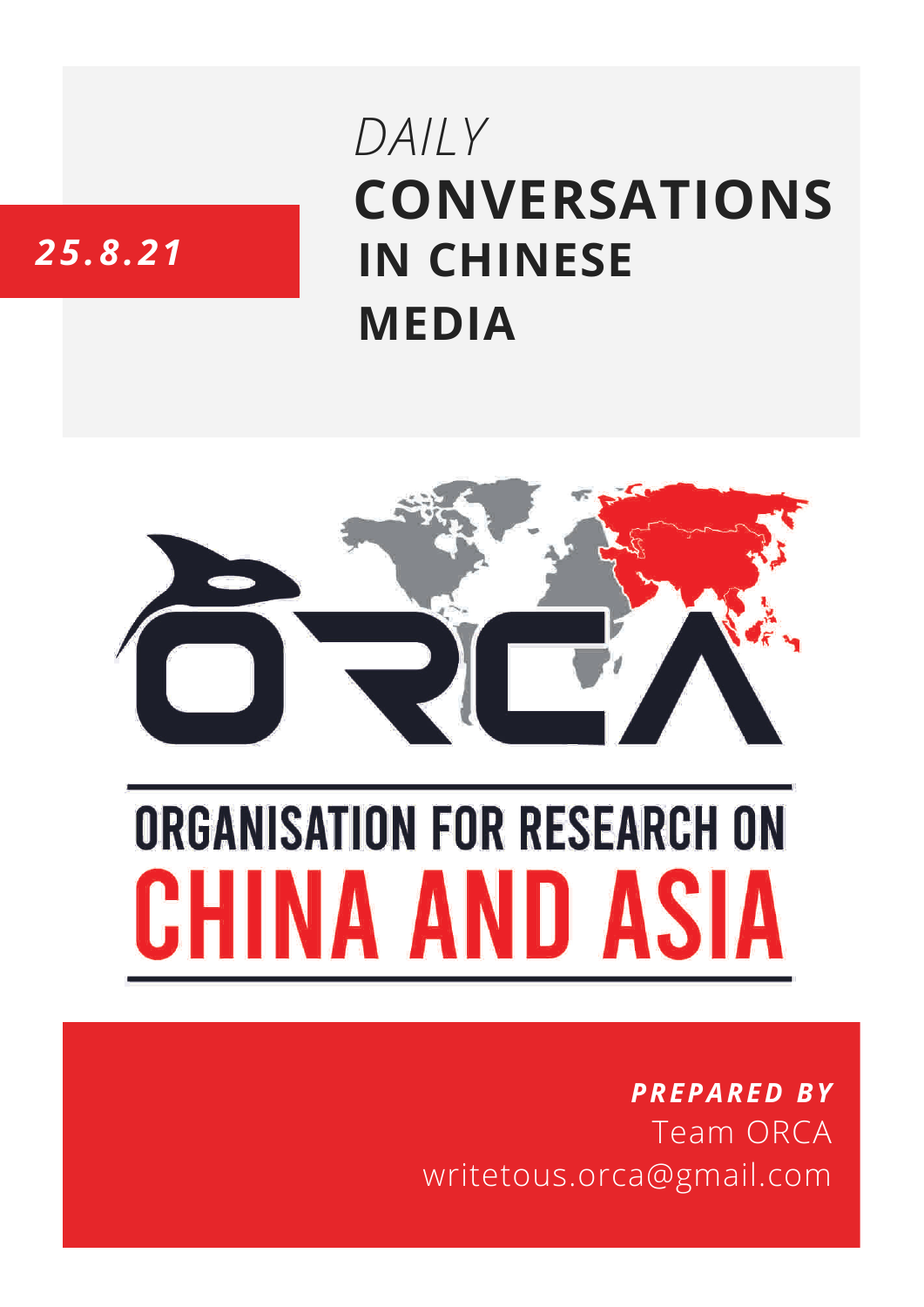#### **I. Social Media Chatter in China**

**Li Hao trends on Weibo:** Wheelchair fencer Li Hao, who won Team China's first gold medal at Tokyo 2020 Paralympic Games, is trending on Weibo. Chinese netizens have nicknamed him "Sunshine Boy".

### **II. News in China**

- People's Daily has run a long [piece](http://paper.people.com.cn/rmrb/html/2021-08/25/nw.D110000renmrb_20210825_1-01.htm) on 'National Unity and Progress' which focuses on ethnic minorities and is titled 'Sharing the great glory of national rejuvenation'. While it is mainly a mix of a statements from Xi's previous statements and speeches, it also sheds how building the narrative that China is a 'unified multi-ethnic country' is crucial to the Chinese Communist Party (CCP).
- Foreign Minister Wang Yi addressed the opening [ceremony](http://www.news.cn/english/2021-08/24/c_1310146085.htm) and the first plenary meeting of the committee for future development of China-ROK relation.
- Chinese State Councilor and Minister of Public Security Zhao Kezhi spoke with Moeed Yusuf, special assistant to Pakistani Prime Minister on National Security Division and Strategic Policy Planning. He [highlighted](http://www.news.cn/english/2021-08/24/c_1310146384.htm) that the two countries will "boost anti-terror cooperation" that supports their "rock-firm friendship" while focusing on finding out the truth about the Dasu attack.
- Focus on Africa in China's foreign policy outlook [continues](http://paper.people.com.cn/rmrb/html/2021-08/25/nw.D110000renmrb_20210825_10-03.htm) post the China-Africa Internet Development and Cooperation Forum hosted by the State Internet Information Office of China.
- Party Group of the Chinese Academy of Social Sciences (CASS) has [published](http://paper.people.com.cn/rmrb/html/2021-08/25/nw.D110000renmrb_20210825_2-09.htm) a piece in People's Daily which highlights that "Dare to fight and dare to win is the invincible and powerful spiritual force of the Chinese Communist Party". The piece is heavy with implementation strategy about how the CCP should be held central to the country. It talks about "maintaining flesh-and-blood ties" and how that can be driven into an outlook wherein the CCP is working for the betterment of the country.
- From August 23 to 24, General Secretary Xi Jinping [inspected](https://www.guancha.cn/politics/2021_08_25_604421_s.shtml) and investigated in Hebei Province. He has visited Saihanba Mechanical Forest Farm, Chengde Mountain Resort, Chengde Museum, Daguikou Village, Pianqiaozi Town, Shuangluan District, Binhe Community of High-tech Zone and other places for investigation.
- Focus on critical information [infrastructure](http://paper.people.com.cn/rmrb/html/2021-08/25/nw.D110000renmrb_20210825_1-06.htm) has seen growth in China, being labelled vital to "safeguarding national network security".